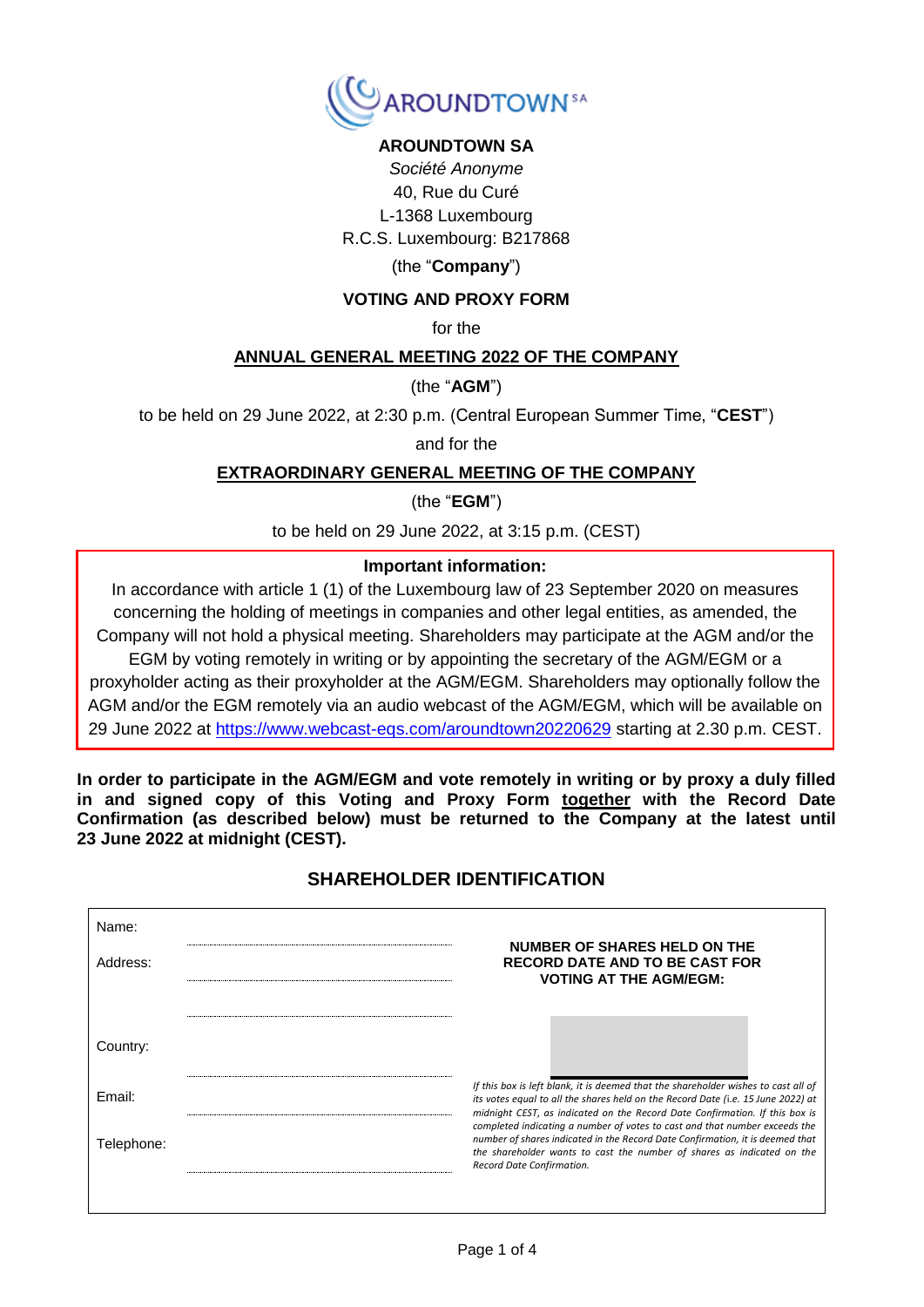Unless indicated otherwise below, it is deemed that all shares held on the Record Date shall be cast for voting at both the AGM and the EGM.

|                                                             | <b>AGM</b> | <b>EGM</b> |
|-------------------------------------------------------------|------------|------------|
| Shares held on the Record Date shall be cast for<br>voting: |            |            |

I shall have the right to participate in and vote remotely by writing or by proxy at the AGM and the EGM only if I have timely submitted to the Company this Voting and Proxy Form **and** the Record Date Confirmation. The Record Date Confirmation is a confirmation letter issued by the depository bank that is safe-keeping the shareholder's shares in the Company stating the number of shares held by the shareholder on the fourteenth (14<sup>th</sup>) day prior to the AGM/EGM at midnight, *i.e.* on 15 June 2022 at midnight CEST (the "**Record Date**"). This Voting and Proxy Form and the Record Date Confirmation must be sent by e-mail to *generalmeeting@aroundtown.de* or by postal services to Aroundtown SA, Attn. AGM and EGM 2022/Jelena Afxentiou, 40, Rue du Curé, L-1368 Luxembourg, Grand Duchy of Luxembourg.

**Please choose one of the two options below by ticking the corresponding box.**

# **Participation by Proxy without Voting Instructions**

☐ **I will participate at the AGM/EGM by appointing the secretary of the AGM/EGM or a proxyholder, if one is named below, to vote in my name and on my behalf as such person deems fit on the resolutions of the agenda of the AGM/EGM:** 

I appoint the following person to participate at the AGM/EGM and to vote in my name and on my behalf without voting instructions as such person may deem fit on the resolutions of the agenda of the AGM/EGM: Name: Address: E-mail: Telephone: Country: \**I indicate the last name, first name, address, e-mail address, telephone number and country of residency of the proxyholder whom I appoint. If the information provided hereto is not complete, the appointment will be deemed given to the secretary of the AGM/EGM instead. Such person, in turn, can participate at the AGM/EGM only either (i) by proxy without voting instructions or (ii) by voting remotely in writing and must therefore duly fill in and sign a copy of this Voting and Proxy Form together with the Record Date Confirmation (as described herein) and return it to the Company at the latest until 23 June 2022 at midnight (24:00) (CEST).*

**OR**



1

**Participation by Voting Remotely in Writing**

### ☐ **I will participate at the AGM/EGM by voting remotely in writing and cast my shares as follows:**

*I tick with an « X » the appropriate below boxes how I wish to vote on each of the relevant items of the agenda of the AGM/EGM. The omission to tick any box with respect to any resolution shall allow the secretary of the AGM/EGM to vote at his/her full discretion on the proposed resolutions.*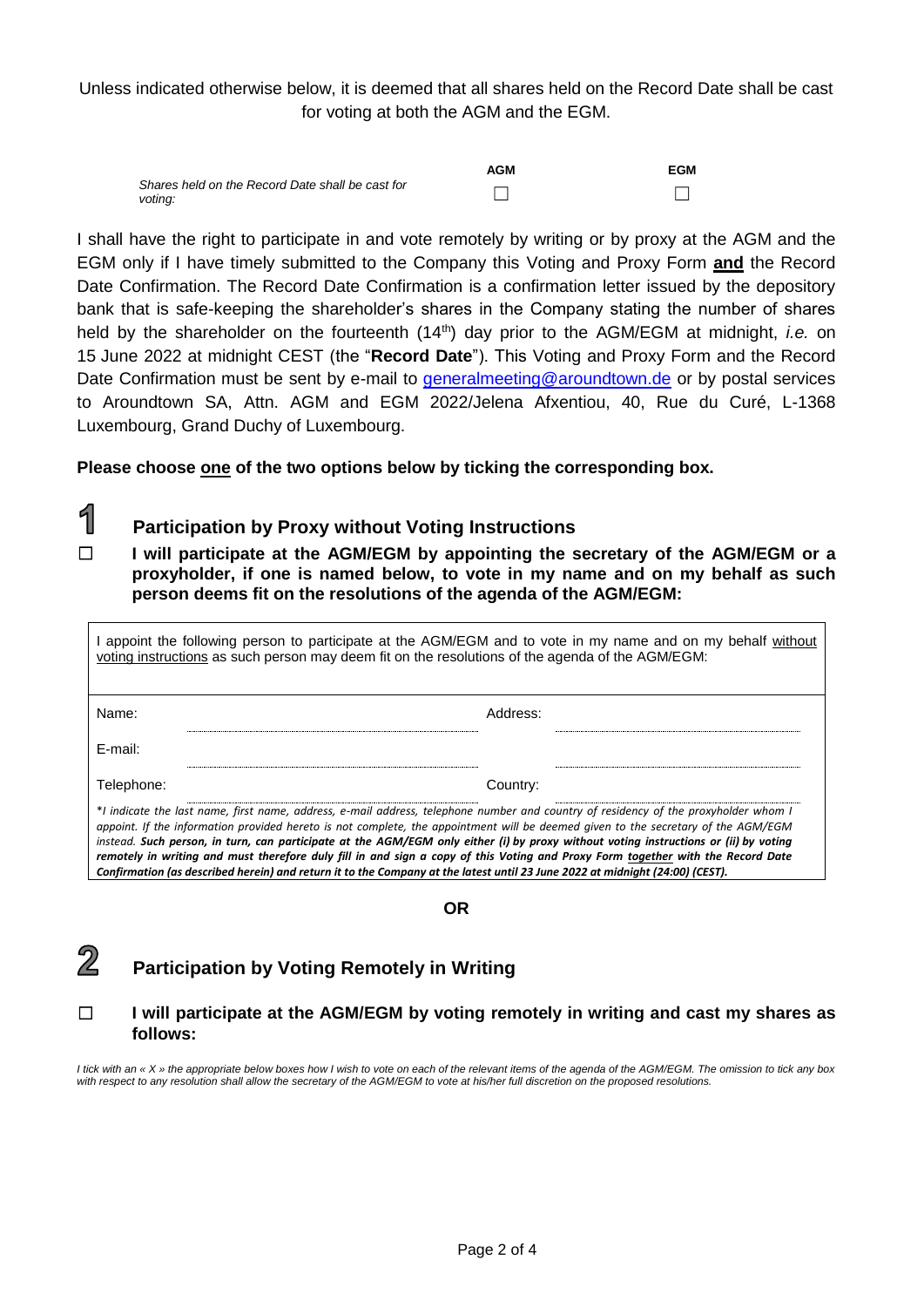| Voting instructions for the AGM                                                                                                                                                                                                                                                                                                        |                   | <b>Vote</b><br>against: | <b>Abstention</b> |
|----------------------------------------------------------------------------------------------------------------------------------------------------------------------------------------------------------------------------------------------------------------------------------------------------------------------------------------|-------------------|-------------------------|-------------------|
| <b>Agenda Item 1:</b><br>Presentation of the management report of the Board of Directors in respect of<br>the statutory financial statements of the Company and the consolidated<br>financial statements of the Company and its group for the financial year ended<br>on 31 December 2021.                                             | NO VOTE REQUIRED  |                         |                   |
| <b>Agenda Item 2:</b><br>Presentation of the reports of the independent auditor of the Company in<br>respect of the statutory financial statements of the Company and the<br>consolidated financial statements of the Company and its group for the<br>financial year ended on 31 December 2021.                                       | NO VOTE REQUIRED  |                         |                   |
| <b>Agenda Item 3:</b>                                                                                                                                                                                                                                                                                                                  |                   |                         |                   |
| The General Meeting, after having reviewed the management report of the<br>Board of Directors and the report of the independent auditor of the Company,<br>approves the statutory financial statements of the Company for the financial<br>year ended on 31 December 2021 in their entirety.                                           | $\Box$            | $\mathbf{I}$            |                   |
| <b>Agenda Item 4:</b><br>The General Meeting, after having reviewed the management report of the<br>Board of Directors and the report of the independent auditor of the Company,<br>approves the consolidated financial statements of the Company and its group<br>for the financial year ended on 31 December 2021 in their entirety. | П                 |                         |                   |
| Agenda Item 5:<br>The General Meeting notes and acknowledges the statutory net profit of the<br>Company in the amount of EUR 35,714,050 for the financial year ended on 31<br>December 2021 and resolves to carry it forward to the next financial year.                                                                               | П                 | $\mathsf{L}$            |                   |
| Agenda Item 6:                                                                                                                                                                                                                                                                                                                         |                   |                         |                   |
| The General Meeting resolves to grant discharge to each of the members of<br>the Board of Directors in respect of the performance of their duties during the<br>financial year ended on 31 December 2021.                                                                                                                              | $\Box$            |                         | $\vert \ \ \vert$ |
| <b>Agenda Item 7:</b><br>The General Meeting approves the renewal of the mandate of Mr Ran Laufer<br>as non-executive member of the Board of Directors of the Company which will<br>automatically expire on the date of the annual general meeting of the<br>shareholders of the Company to be held in 2025.                           | $\Box$            | $\mathsf{L}$            | $\vert \ \ \vert$ |
| Agenda Item 8:                                                                                                                                                                                                                                                                                                                         |                   |                         |                   |
| The General Meeting approves the renewal of the mandate of Mrs Simone<br>Runge-Brandner as independent member of the Board of Directors of the<br>Company which will automatically expire on the date of the annual general<br>meeting of the shareholders of the Company to be held in 2025.                                          |                   |                         |                   |
| <b>Agenda Item 9:</b>                                                                                                                                                                                                                                                                                                                  |                   |                         |                   |
| The General Meeting approves the renewal of the mandate of Ms Jelena<br>Afxentiou as executive member of the Board of Directors of the Company<br>which will automatically expire on the date of the annual general meeting of<br>the shareholders of the Company to be held in 2025.                                                  |                   |                         |                   |
| Agenda Item 10:                                                                                                                                                                                                                                                                                                                        |                   |                         |                   |
| The General Meeting approves the renewal of the mandate of Mr Frank<br>Roseen as executive member of the Board of Directors of the Company which<br>will automatically expire on the date of the annual general meeting of the<br>shareholders of the Company to be held in 2025.                                                      | $\vert \ \ \vert$ |                         |                   |
| Agenda Item 11:                                                                                                                                                                                                                                                                                                                        |                   |                         |                   |
| The General Meeting approves the renewal of the mandate of Mr Markus<br>Leininger as independent member of the Board of Directors of the Company<br>which will automatically expire on the date of the annual general meeting of<br>the shareholders of the Company to be held in 2025.                                                | $\Box$            | $\mathsf{L}$            |                   |
| Agenda Item 12:                                                                                                                                                                                                                                                                                                                        |                   |                         |                   |
| The General Meeting approves the renewal of the mandate of Mr Markus<br>Kreuter as independent member of the Board of Directors of the Company<br>which will automatically expire on the date of the annual general meeting of<br>the shareholders of the Company to be held in 2025.                                                  | $\Box$            |                         |                   |